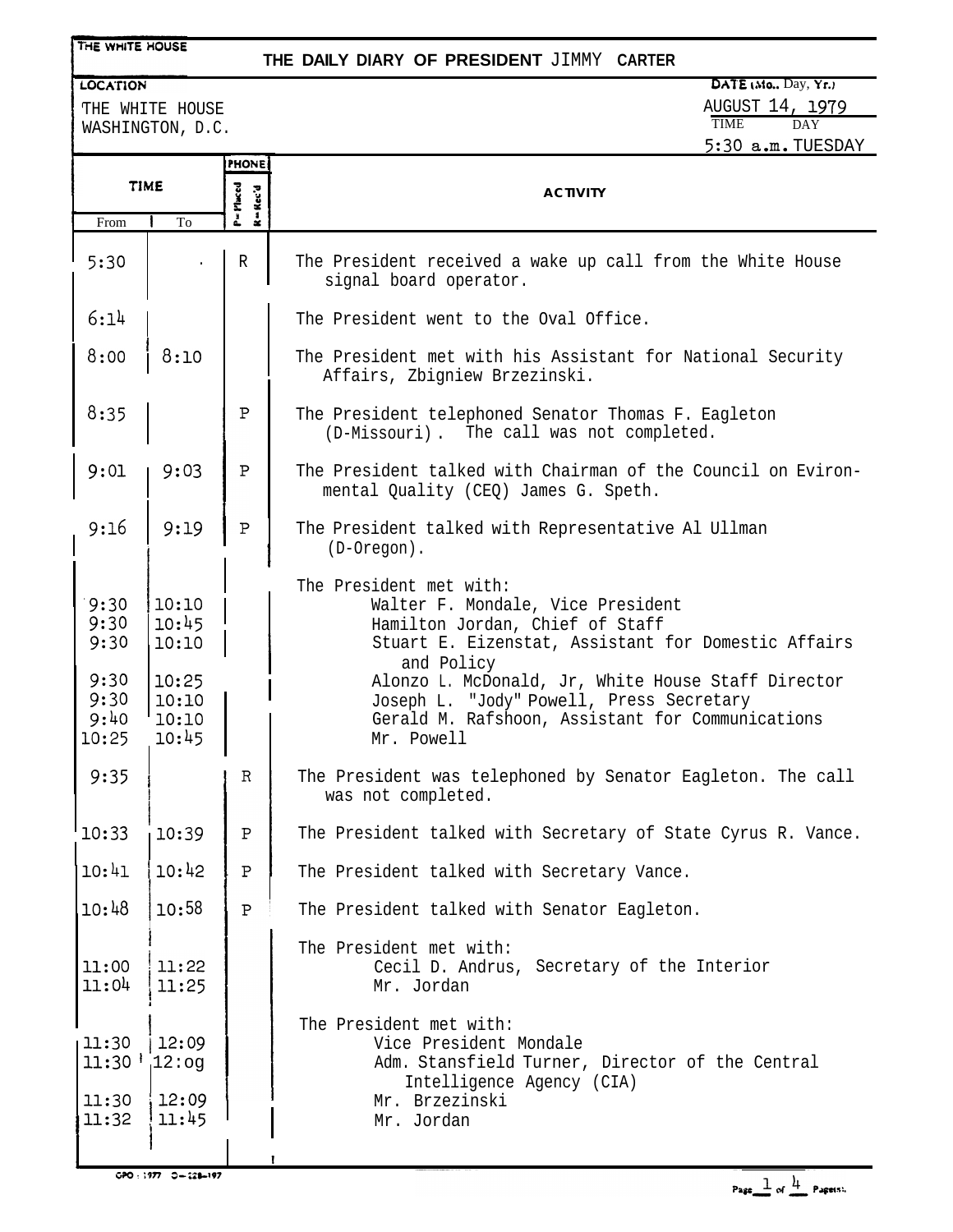## THE DAILY DIARY OF PRESIDENT JIMMY CARTER

WASHINGTON, D.C.

# **LOCATION** DATE (Mo., Day, Yr.) THE WHITE HOUSE<br>THE WHITE HOUSE AUGUST 14, 1979 12:Og p.m. TUESDAY

|              |         | <b>PHONE</b>            |                                                                                                                                                                                                                              |
|--------------|---------|-------------------------|------------------------------------------------------------------------------------------------------------------------------------------------------------------------------------------------------------------------------|
| <b>TIME</b>  |         | P=Placed<br>$=$ Rec'd   | <b>ACTIVITY</b>                                                                                                                                                                                                              |
| From         | To      | $\overline{\mathbf{x}}$ |                                                                                                                                                                                                                              |
| 12:09        |         |                         | The President returned to the second floor Residence.                                                                                                                                                                        |
| 12:20        |         |                         | The President had lunch with:<br>The First Lady<br>Mrs. Evan S. (Edith "Kit") Dobelle, Chief of Protocol                                                                                                                     |
| 1:20         |         |                         | The President returned to the Oval Office.                                                                                                                                                                                   |
| 1:30         | 1:34    |                         | The President met with Mr. Powell.                                                                                                                                                                                           |
| 1:34         | 1:39    | P                       | The President talked with Secretary Vance.                                                                                                                                                                                   |
| 1:45         | 2:00    |                         | The President participated in a meeting to discuss new<br>product plans of General Motors Corporation with:<br>Thomas A. Murphy, President of the General Motors<br>Corporation, Detroit, Michigan<br>Anne Wexler, Assistant |
| 2:00         | 2:08    |                         | The President met with his Counsel, Robert J. Lipshutz.                                                                                                                                                                      |
| 2:28         |         |                         | The President went to the East Room.                                                                                                                                                                                         |
| 2:28         | 3:30    |                         | The President participated in a briefing for political<br>activists from Texas. For a list of attendees, see<br>APPENDIX "A."                                                                                                |
| 3:04         |         | $\mathbb{R}$            | The President was telephoned by Ambassador at Large-designate<br>Robert S. Strauss. The call was not completed.                                                                                                              |
| 3:30         |         |                         | The President returned to the Oval Office.                                                                                                                                                                                   |
| 3:30         | 3:33    |                         | The President met with Mr. Powell.                                                                                                                                                                                           |
| 3:33         | $-3:35$ |                         | The President met with Charles H. Kirbo, partner with King<br>and Spalding law firm, Atlanta, Georgia.                                                                                                                       |
| 3:35<br>3:35 | 4:00    |                         | The President participated in an interview with:<br>Trude Feldman, correspondent for United Features<br>Mr. Powell                                                                                                           |
| 4:00         | 4:10    |                         | The President met with Ray Jenkins, Editorial Page Editor,<br>Montgomery Advertiser, Montgomery, Alabama.                                                                                                                    |
| 4:10         | 4:15    |                         | The President met with Father Theodore M. Hesburgh, President<br>of the University of Notre Dame, South Bend, Indiana.                                                                                                       |

GPO - 1977 0-228-197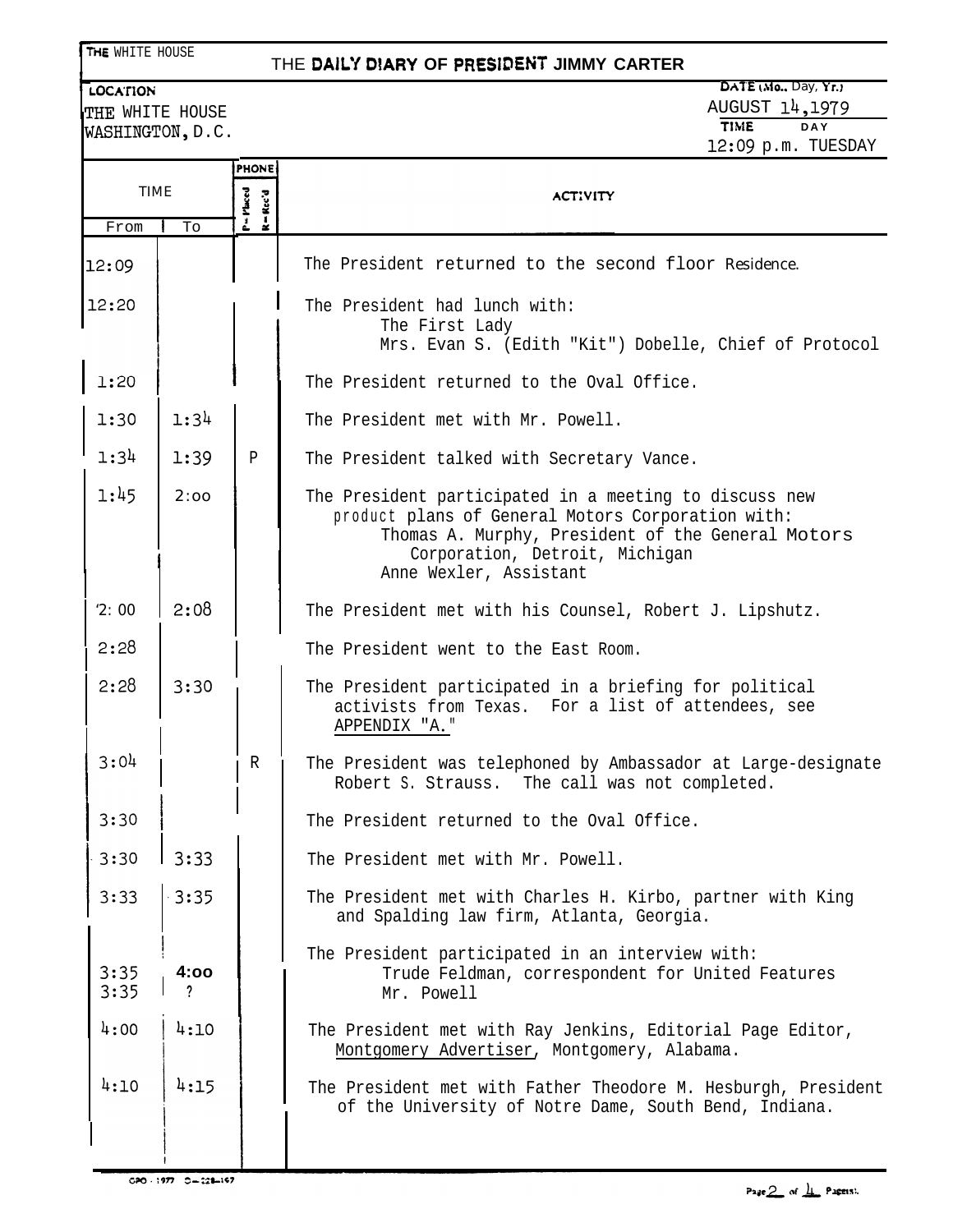#### THE WHITE HOUSE

# THE DAILY DIARY OF PRESIDENT JIMMY CARTE8

## LOCATION

THE WHITE HOUSE WASHINGTON, D.C.

### DATE (Mo., Day, Yr.) A<u>UGUST 14,1979</u> TIME DAY 4:14 p.m. TUESDAY

|             |      | <b>PHONE</b>      |                                                                                                                                            |
|-------------|------|-------------------|--------------------------------------------------------------------------------------------------------------------------------------------|
| <b>TIME</b> |      | P=Macd<br>k=Rec'd | <b>ACTIVITY</b>                                                                                                                            |
| From        | To   |                   |                                                                                                                                            |
| 4:14        |      | $\, {\bf P}$      | The President telephoned Attorney General Griffin B. Bell.<br>The call was not completed.                                                  |
| 4:33        | 4:40 | R                 | The President talked with Attorney General Bell.                                                                                           |
| 4:55        | 4:59 | P                 | The President talked with his Assistant for Intergovernmental<br>Affairs and Cabinet Secretary, Jack H. Watson, Jr.                        |
| 5:00        | 5:05 |                   | The President met with Mr. Eizenstat.                                                                                                      |
| 5:20        |      |                   | The President returned to the second floor Residence,                                                                                      |
| 5:38        | 5:44 | $\mathbf{P}$      | The President talked with his Appointments Secretary,<br>Phillip J. Wise, Jr.                                                              |
| 5:52        |      |                   | The President and the First Lady went to the South Grounds.                                                                                |
|             |      |                   | The President and the First Lady went jogging.                                                                                             |
| 6:10        |      |                   | The First Lady returned to the second floor Residence.                                                                                     |
| 6:23        |      |                   | The President returned to the second floor Residence.                                                                                      |
| 6:45        | 6:52 | Р                 | The President talked with Mr. Powell.                                                                                                      |
| 6:54        |      | $\mathbf{P}$      | The President telephoned Jesse Hill, Jr., President of<br>Atlanta Life Insurance Company, Atlanta, Georgia. The<br>call was not completed. |
| 6:55        | 6:58 | $\mathbb{R}$      | The President talked with Ambassador Strauss.                                                                                              |
| 7:03        |      |                   | The President had dinner with:<br>The First Lady<br>Chip Carter<br>Jeff and Annette Carter                                                 |
| 7:09        | 7:15 | $\mathbb{R}$      | The President talked with Mr. Hill.                                                                                                        |
| 7:38        |      |                   | The President and the First Lady went to the White House<br>theatre.                                                                       |
|             |      |                   | The President and the First Lady watched the movie "A Few<br>Dollars More."                                                                |
| 7:50        |      |                   | The President and the First Lady were joined by their son,<br>Chip Carter.                                                                 |